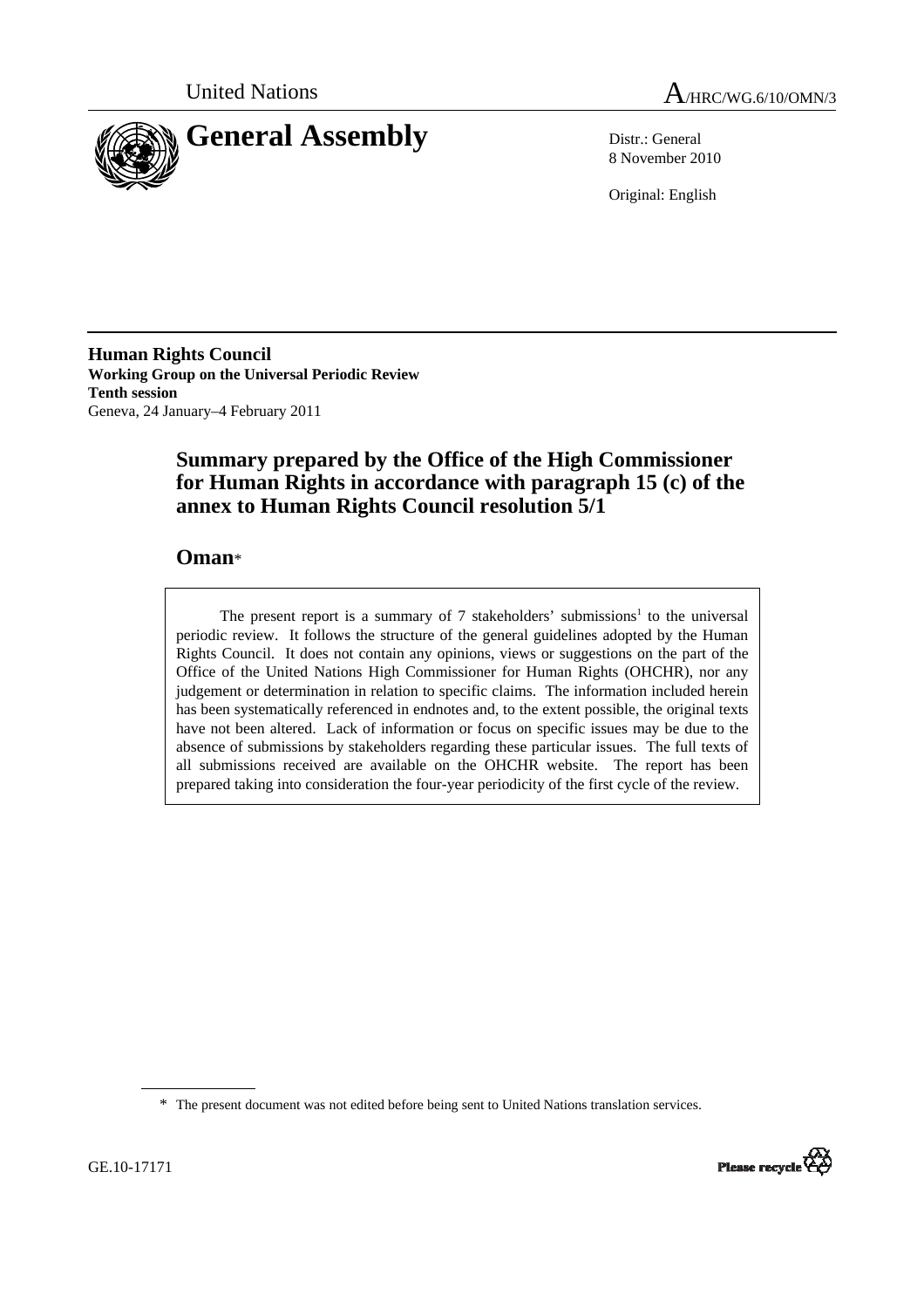# **I. Background and framework**

### **A. Scope of international obligations**

1. Tawasul Global Connections Center (TGCC) noted that Oman had ratified the Convention on the Elimination of All Forms of Discrimination against Women (CEDAW), although with four reservations. Most notably was the reservation on article 9 pertaining to the right of women to pass their nationality (citizenship) to their children.<sup>2</sup>

2. The Omani Society for Writers and Literati Muscat, Oman (OSWL) recommended that Oman ratify the International Covenants on Civil and Political Rights (ICCPR) and on Economic, Social and Cultural Rights (ICESCR).<sup>3</sup>

### **B. Constitutional and legislative framework**

3. TGCC reported that Oman adopts a monist legal system, in which international law instruments became part of the national legislation upon ratification. Omani legislation combined features of civil law, common law and Shari'a law.4 TGCC recommended that the Basic Law of the State be revised to clarify some grey areas, especially in connection with conflict of laws and conflict of jurisdiction.<sup>5</sup> TGCC recommended that the Government embark on a project to revise and consolidate its laws and regulations based on a human rights perspective and with a view to legal empowerment of its people.<sup>6</sup>

## **II. Promotion and protection of human rights on the ground**

### **Implementation of international human rights obligations, taking into account applicable international humanitarian law**

#### **1. Equality and non-discrimination**

4. OSWL noted that the Basic Law and national legislation contained provisions ensuring the equality of all citizens and prohibiting discrimination, including on the grounds of sex. However, OSWL observed that the Law on Citizenship still posed problems in this regard insofar as it allowed only men, but not women married to foreigners, to pass on citizenship to their children. Similarly, foreign women married to Omani men were allowed to acquire Omani citizenship more easily than foreign men married to Omani women. Accordingly, OSWL recommended the amendment of the Law on Citizenship so as to achieve equality in this regard.7

5. TGCC reported that persons with disabilities were disadvantaged with regard to their integration into public life, schools and employment, particularly in the private sector. A project for integration in schools had been announced by the government as part of the current five year development plan, but had met with financial and human resource challenges, which apparently had led to its suspension. Moreover, some services were not physically accessible to persons with disabilities. Persons with disabilities in areas outside the capital area were not accorded due care and attention. TGCC stated that the Government should develop a strategy to direct the provision of support services towards the integration of persons with disabilities, take necessary measures to raise awareness and ensure the enforcement of the employment quota for persons with disabilities prescribed in the Labour Law.<sup>8</sup>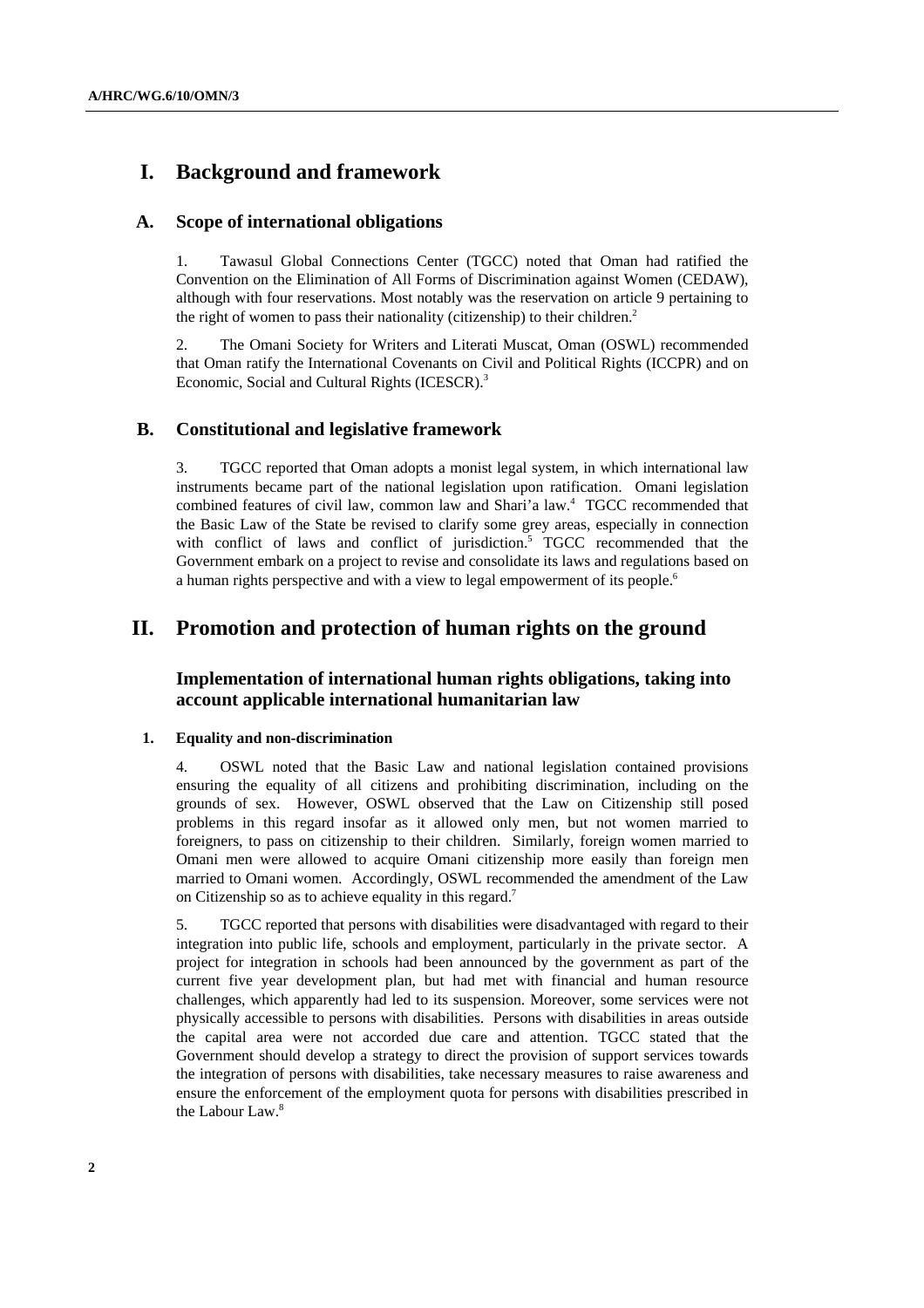6. The Amman Center for Human Rights Studies and the Tamkeen Development Fund (TDF) referred to an administrative order issued in May 2006 by the Ministry of Interior changing the name of Al Tuwaiya to Al Harthy, the name of a strong tribe in Oman. This had the effect of labeling the Al Tuwaiya people as servants of the Al Harthy tribe, which was an affront to their honour and reputation in the Omani context and caused them to be discriminated against.<sup>9</sup> TDK noted that although the Ministry had informed the Al Tuwaiya people in December 2009 that its decision was no longer valid, the Al Tuwaiya were still suffering as they had been denied to revert back to their real name. It was reported that the Centre for Civil Status of the Oman Royal Police apparently still kept their name recorded as Al Harthy and that they were faced with bureaucratic hurdles and recovering their real names.<sup>10</sup>

#### **2. Right to life, liberty and security of the person**

7. TGCC recommended that the Government take legal and administrative measures to create an environment in which women and children are protected from violence. In particular, TGCC recommended the implementation of a system that encourages victims to report attacks, protects them and their families and deters perpetrators from committing abuses. Complaints of gender-based violence should be properly registered, investigated and prosecuted by the police. TGCC further recommended that law enforcement officers be trained to work with victims of abuse and violence, particularly women and children.<sup>11</sup>

8. The Global Initiative to End All Corporal Punishment of Children (GIEACPC) noted that corporal punishment of children in Oman was legal, and that the Committee on the Rights of the Child had made recommendations in this regard.<sup>12</sup> GIEACPC indicated that provisions against violence and abuse in the Basic Law (1996), the Penal Code (1974), and the Code of Criminal Procedure (1999) were not interpreted as prohibiting corporal punishment in child rearing. In the penal system, corporal punishment appeared to be unlawful.<sup>13</sup> GIEACPC highlighted the importance of prohibiting all corporal punishment of children in all settings, including the home, and urge the Government to enact legislation to achieve this as a matter of priority.<sup>14</sup>

9. OSWL recommended that clear information and data be provided on the phenomenon of human trafficking in Oman and that information be distributed by the State in all languages and to all segments of society that were exposed to the risk of trafficking, including migrants, on means of protection against trafficking, such as hotlines and shelters. Measures of protection should be taken at the national and international levels, including with countries of origin. OSWL further recommended the adoption of appropriate legal provisions for the protection of domestic servants, either through a special section in the Labour Code or a separate law for their protection. This was particularly important in light of information that a large part of trafficked persons appeared to originate from this category.15

#### **3. Administration of justice and the rule of law**

10. OSWL noted that the Basic Law guaranteed the right to a legal remedy, but observed that the Law on the Administrative Court (Royal Decree 91/99) excluded certain claims from the jurisdiction of the Court, including claims related to sovereign acts and Royal decrees as well as matters related to citizenship and tribal affairs. Due to these exceptions, many decisions of the Ministry of Interior were outside judicial control, as had been the case in February 2008, when the Court was requested to decide on a decision concerning the change of the family name of the members of one tribe to that of a different tribe. OSWL recommended that all decisions of the executive power be made subject to judicial control so that citizens would have a remedy in the case of arbitrary decisions infringing their human and civil rights.<sup>16</sup>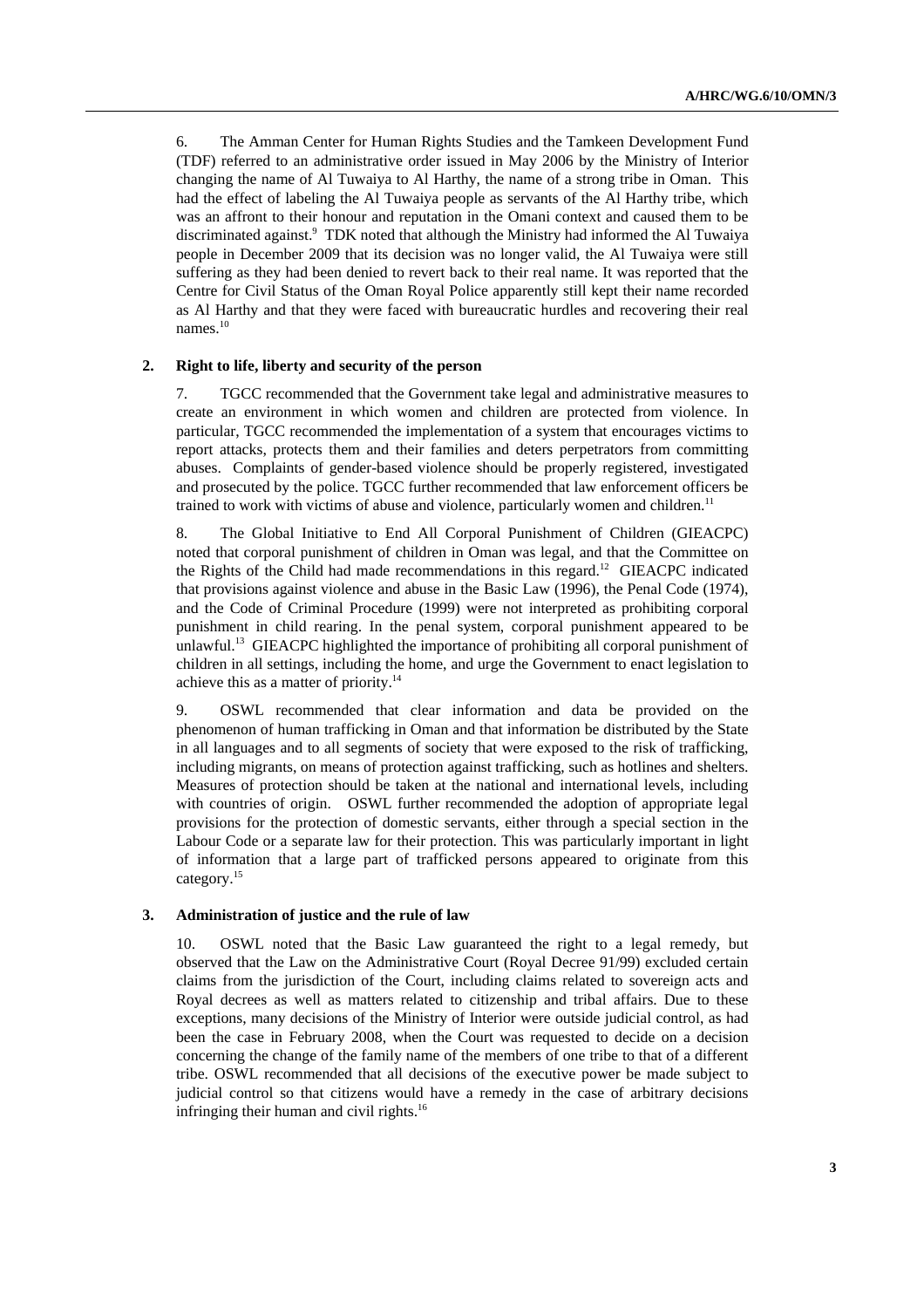11. OSWL noted that the Basic Law provided for the independence of the judiciary and the right to a fair trial, but observed that a few challenges remained to be addressed for the full exercise of this right in practice. In particular, it was noted that the public prosecution did not enjoy the necessary independence, but was under the direct supervision of the inspector general for police and customs, which made the prosecution subject to interference by the executive powers. The legal profession similarly lacked independence as the lawyers' profession was regulated by a committee of the Ministry of Justice, which was responsible for issuing lawyers' licenses and received complaints concerning their professional conduct. OSWL further noted that an accused person could be detained up to 30 days before being brought before a judge. In addition, defendants were disadvantaged vis-à-vis the prosecution in procedural and practical terms. For example, no professional interpreters were provided for defendants who did not speak Arabic.<sup>17</sup>

12. OSWL recommended that the public prosecution be separated from the executive power and that it be given full independence. Similarly, lawyers should be completely independent of the Ministry of Justice, and a professional association should be established to take charge of lawyers' affairs. The duration of pre-trial detention should be shortened to two days, after which time the accused should be brought before a judge to decide on the question of a prolongation of detention. Furthermore, a committee should be established to review trial conditions and procedures so as to ensure the fairness of trials. Such committee should then submit a report on its findings to the Majlis el-Shura.<sup>18</sup>

13. TGCC noted that Oman had adopted a civil court system in 1999. Until that time, judges had been drawn from a pool of Shari'a graduates. These judges were not always fully conversant with the impact of international conventions on jurisdiction, the right to litigate and the legal evaluation of cases submitted.<sup>19</sup> TGCC recommended that lawyers and judges operating in Oman be trained on human rights and the impact of international obligations on the interpretation of national laws.<sup>20</sup>

#### **4. Right to privacy, marriage and family life**

14. TGCC reported that Omani nationality law required Omani citizens to obtain a special permit if they wished to get married to a foreign national. Failure to comply with this rule could subject a person to imprisonment, termination of employment and/or loss of citizenship. TGCC recommended that the law be revised.<sup>21</sup>

15. TGCC indicated that mothers could not pass their citizenship to their children if the child was fatherless or without nationality. Furthermore, if Omani women were married to non-Omanis, their husbands' residence rights in Oman were still dependant on having an employment contract in Oman. Children from the age of 18 years suffered the same fate, which also affected the rights of these children to inherit from their mothers, as foreign nationals, except nationals from member countries of the Gulf Cooperation Council, faced several restrictions on property ownership in Oman.<sup>22</sup>

16. ARC/ILGA reported that Oman maintained criminal sanctions against sexual activity between consenting adults of the same sex.<sup>23</sup> ARC/ILGA recommended that Oman be urged to bring its legislation into conformity with its commitment to equality and nondiscrimination and its international human rights obligations by repealing any provisions which may be applied to criminalize sexual activity between consenting adults of the same sex.<sup>24</sup>

#### **5. Freedom of religion or belief, expression, association and peaceful assembly, and right to participate in public and political life**

17. The European Centre for Law and Justice noted that the Basic Law confirmed Islam as the State's official religion and the Islamic Shari'a as the foundation for legislation. At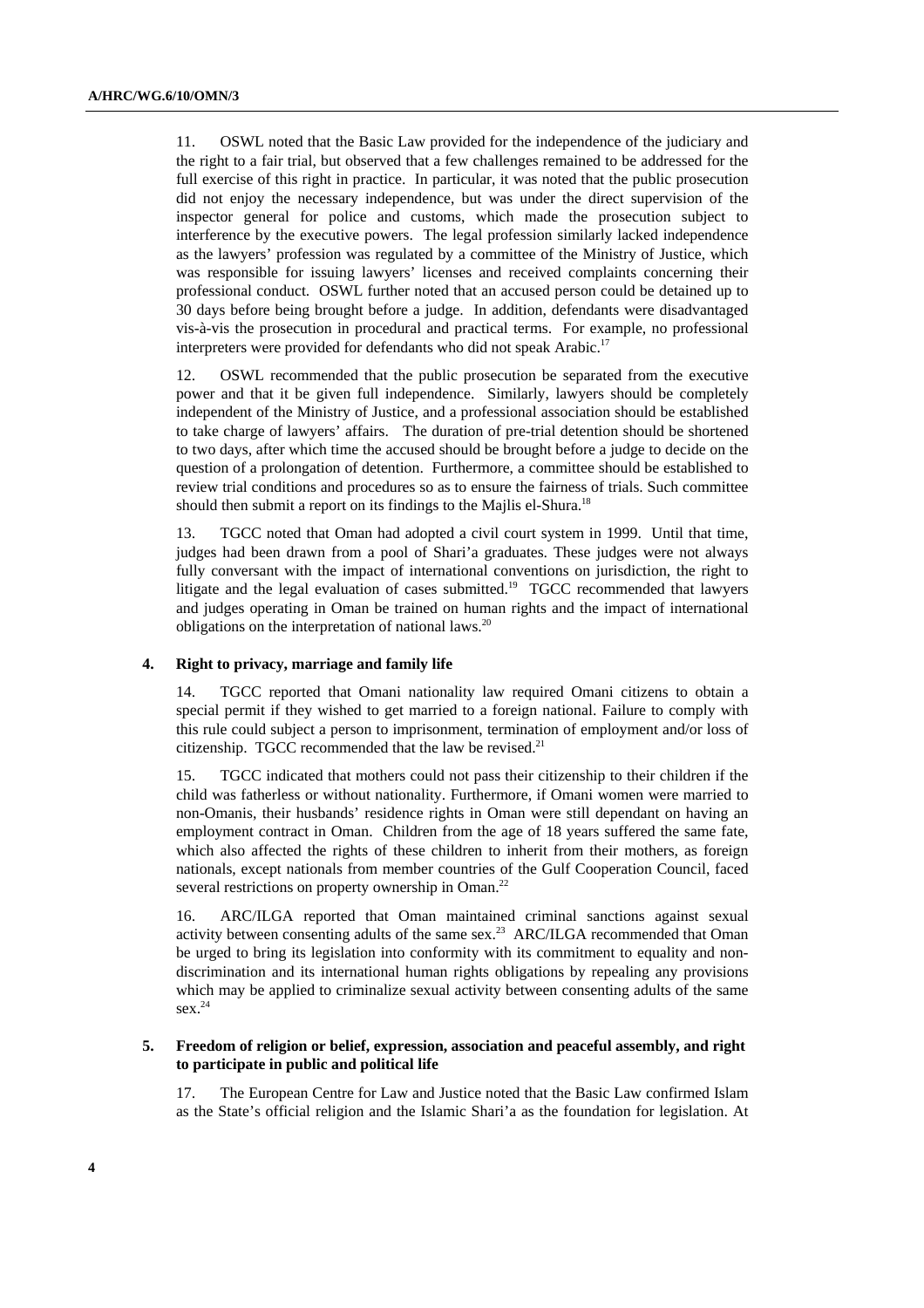the same time, the Basic Law provided for the freedom of religion so long as that religious practice did not conflict or interfere with moral teachings or public order. The Basic Law also provided for the right to assemble and for the freedom to form nationally based societies for "legitimate objectives and by peaceful means", but also stipulated that the State could intervene to "prevent anything that might lead to division, sedition or disruption of national unity".25

18. OSWL noted that the Basic Law, in article 29, provided for freedom of opinion and expression "within the limits of the law", and, in article 31, for the freedom of the press, printing and publishing "according to the conditions and circumstances prescribed by law". Challenges to the freedom of expression were posed by implementing legislation which insufficiently protected this freedom. The Government retained broad discretionary powers in connection with the exercise of this freedom, and some of the laws regulating this area predated the Basic Law and were not in line with its principles. This included the Law of 1984 on print materials and publications, which gave the Minister of Information the authority to ban any publication without the need for an explanation.<sup>26</sup>

19. OSWL recommended that the Law on print materials and publications be reviewed, in consultations with journalists, writers and relevant civil society organizations, with a view to its amendment and the abolition of the Committee on print materials and publications as well as deletion of provisions on prison sentences. OSWL also recommended the deletion of article 61, paragraph 4, of the Communications Law, which contained broad provisions criminalizing certain acts in connection with electronic publishing and thus infringed the freedom to publish. OSWL further recommended that the pre-trial detention of writers during investigations concerning their written works and publications not be allowed. Finally, OSWL recommended the enactment of a law on the freedom to obtain information.<sup>27</sup>

20. TGCC noted that the Law on Publications (49/1984) and related media regulations needed to be amended, particularly with regard to the imposition of prison sentences, which has left journalists and media establishments at the discretion of government authorities and subsequently lead to fear and self censorship.<sup>28</sup> This in turn had prevented the press from exercising its proper role of ensuring accountability and access to information. In addition, it was noted that licensing requirements for private media outlets were lacking in clarity and were unnecessarily restrictive.<sup>29</sup> TGCC recommended that the law be reviewed and existing regulations that unreasonably restricted the establishment and operation of private media outlets be lifted.30

21. TGCC reported that although the Law of Associations (14/2000) was currently being reviewed, the Law still required associations to seek permission in writing prior to conducting any activity, including holding annual general meetings, which were attended by a government representative. This impeded the implementation and flexibility of decision- making within non-governmental organizations and professional associations. Obtaining approval for establishing associations or societies took two years on average and could even take ten years in some cases. This depleted the will and resources of applicants and caused a number of them to withdraw their applications or abandon their projects.<sup>31</sup> TGCC recommended that the Law be revised to render it less restrictive and complicated. TGCC indicated that civil society organizations should be perceived by the authorities as a means of development, a platform for community-based action and an embodiment of citizens' responsibility and accountability. An essential component of the law review should relate to the granting of access to public funds so as to further cement the participatory process and accountability to society.<sup>32</sup>

22. OSWL recommended that the State allocate support to civil society organizations through the creation of a special fund, in a manner that would not infringe on the independence of the organizations. The independence of civil society organizations should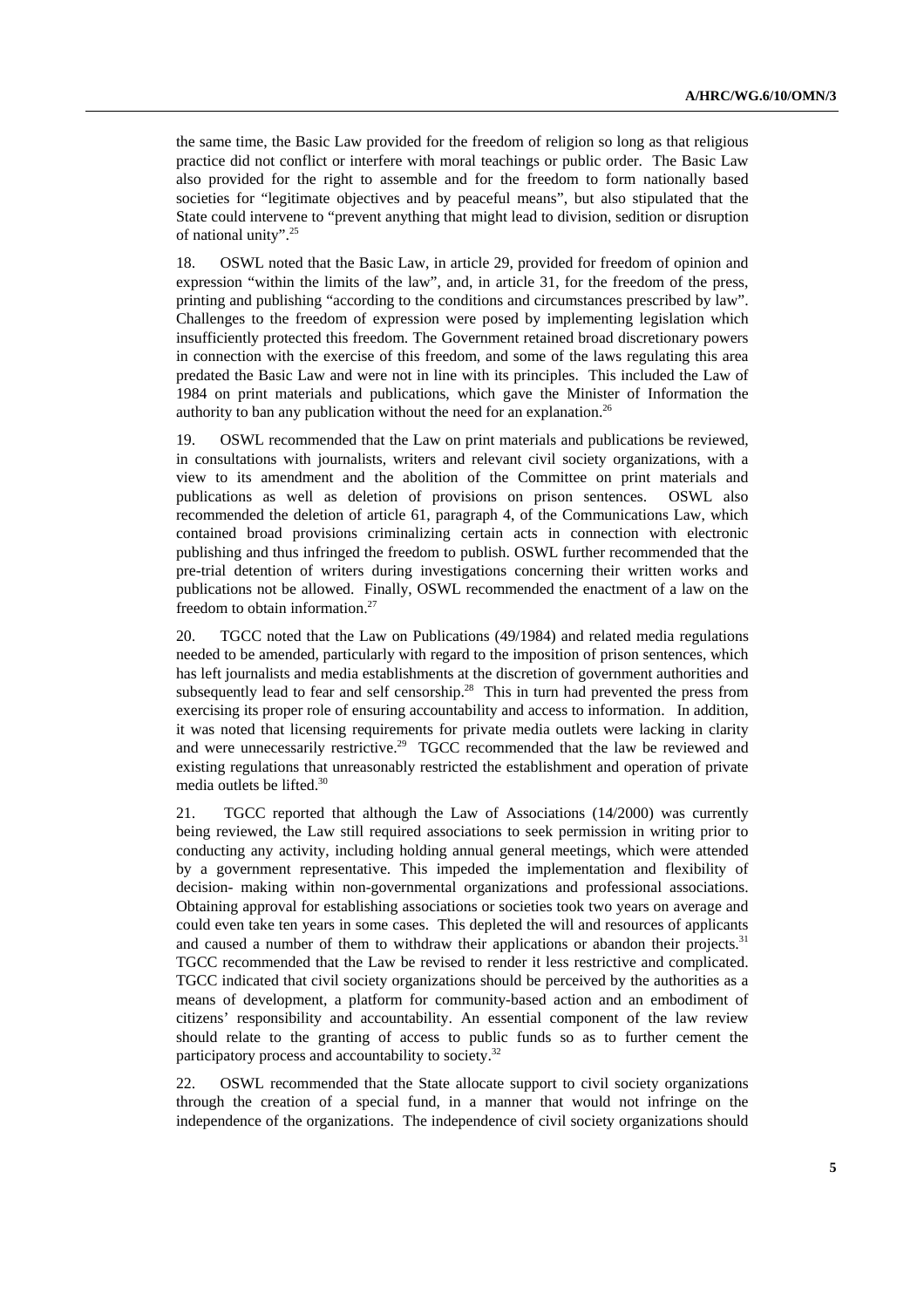be affirmed and there should be no interference in their activities. OSWL further recommended that the direct supervision by the Government over civil society organizations, professional associations and trade unions be ended, and that the Law on Associations be reviewed with the participation of all civil society organizations, with a view to the amendment of that Law.<sup>33</sup>

23. OSWL observed that there was no document guaranteeing to everyone the right to participate in general elections or laying down criteria and conditions for such participation. There was merely a regulation issued by the Minister of Interior, the implementation of which was to be overseen by a committee chaired by the Minister, who could dissolve the committee or replace its members without having to state the reasons for such action. It was also noted that there was no document governing the structure or competences of the representative body (Majlis el-Shura). OSWL further noted contradictions between stipulations providing that all Omanis could vote and stand for elections and other stipulations providing that only Omanis by birth could stand as candidates, thus excluding naturalized Omani citizens. Furthermore, it was noted that the age for voting in election had been set at 21 years, although legally the age of majority was 18 years.<sup>34</sup>

24. OSWL recommended that the Basic Law be amended so as to guarantee the right to elections and to participate in elections; and to clarify the structure and competences of the representative body and its relationship to other constitutional entities. OSWL also recommended the enactment of a law regulating elections and the establishment of an independent body to oversee elections. It further recommended that the minimum age for voting in elections be lowered to 18 years; and that the electoral districts be delineated in such manner as to ensure equality in representation and to allow the peoples' representatives to perform their functions under equal conditions.<sup>35</sup>

#### **6. Right to work and to just and favourable conditions of work**

25. TGCC stated that Oman was a signatory to the International Labour Organization  $(II)$  and its conventions.<sup>36</sup> Though great strides had been made towards fulfilling ILO conventions and human rights principles and instruments, there remained a number of challenges. In particular, trade unions had not yet formed any industry-wide federations, mainly due to an insufficient understanding among employers and employees about the use and value of such federations.<sup>37</sup> The law did not permit labour unions to organize activities at the local, regional or international level without the consent of the General Federation of Trade Unions, which had not rendered sufficient support to its main stakeholders.<sup>38</sup> TGCC indicated that industry wide federations needed to be encouraged and that the influence of the General Federation of Trade Unions had to be limited. More efforts needed to be exerted by the government and employers to integrate the expatriate labour force into the community.39

26. OSWL recommended that the social insurance law be amended so as to ensure financial support for job seekers; that the manner in which minimum wages were set be reviewed; and that the independence of trade unions be strengthened.<sup>40</sup>

#### **7. Right to education and to participate in the cultural life of the community**

27. OSWL noted that education had been the primary focus of national efforts since the beginning of the new era in 1970, and that broad educational opportunities had been provided to both sexes. Equal opportunities had at a later stage also been offered in higher education and for university studies, both nationally and through the provisions of governmental grants/scholarships for studies abroad. OSWL was concerned, however, that with an increasing number of high school graduates the opportunities for graduates to pursue university studies were declining. OSWL recommended that a provision ensuring free education up to the age of 16 years be included in the Basic Law, that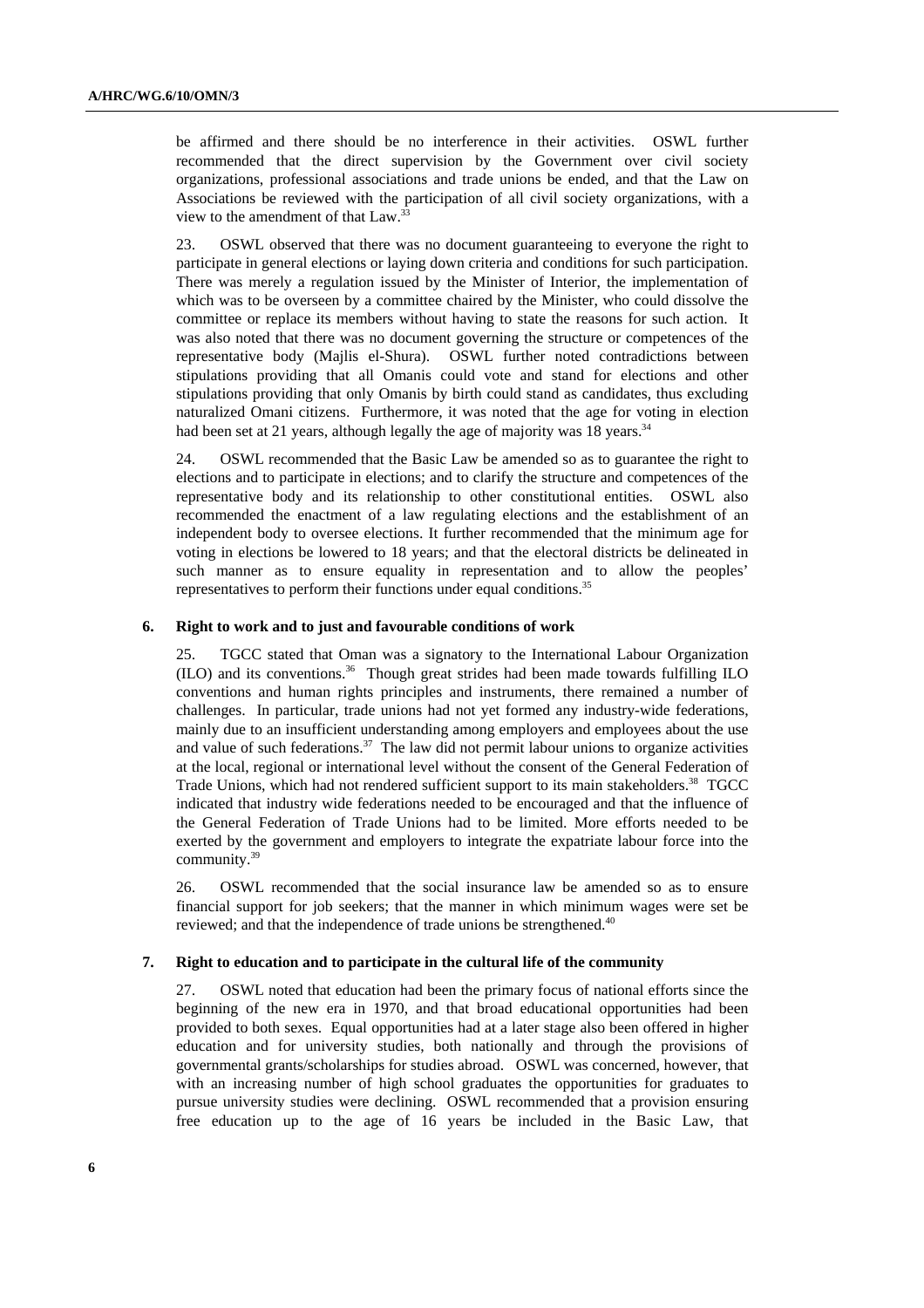grants/scholarships for university studies be increased to ensure continuous development of national knowledge levels; and that education be focused to a greater degree on the holistic human development of Omani citizens.<sup>41</sup>

28. TGCC informed that the Basic Law of the State declared Arabic as the official language. TGCC noted, however, that Oman was endowed with 11 indigenous languages, which were not reflected in any official publications or communications. Traditional channels and structures adopted by families to pass on this special knowledge were disappearing under due to a lack of supporting state mechanisms and a State drive towards consolidating Arabic as the main medium of communication. TGCC further indicated that the national curriculum did not envisage teaching these indigenous languages, even within target regions. This matter had been raised during the development of the National Education Strategy 2006–2020, but had been rejected on the premise of compromising national unity and identity. TGCC stated that it was imperative for the country to have a national policy and strategy on indigenous languages so as to enable its citizen to enjoy their rights, to preserve the heritage roots of the country and to allow further integration through the learning of these languages. $42$ 

29. TGCC reported that the Council for Higher Education prevented public and private universities, including foreign universities operating in the country, from teaching political science in Oman. It recommended the lifting of this restriction.<sup>43</sup>

### **III. Achievements, best practices, challenges and constraints**

N/A

### **IV. Key national priorities, initiatives and commitments**

N/A

## **V. Capacity-building and technical assistance**

N/A

#### *Notes*

 $1$  The stakeholders listed below have contributed information for this summary; the full texts of all original submissions are available at: www.ohchr.org. *Civil society* 

| Civil Society               |                                                                          |
|-----------------------------|--------------------------------------------------------------------------|
| <b>ACHRS</b>                | Amman Center for Human Rights Studies <sup>*</sup> , Amman (Jordan)      |
| <b>ARC/ILGA</b>             | Joint submission by ARC International, ILGA and ILGA-Europe <sup>®</sup> |
| <b>ECLJ</b>                 | European Centre for Law and Justice <sup>*</sup> , Strasbourg, France    |
| <b>GIEACPC</b>              | Global Initiative to End All Corporal Punishment of Children, London     |
|                             | (United Kingdom)                                                         |
| OSWL                        | Omani Society for Writers and Literati Muscat, Oman                      |
| <b>TDF</b>                  | Tamkeen Development Foundation, Yemen                                    |
| TGCC                        | Tawasul Global Connections Center, Oman                                  |
| <sup>2</sup> TGCC, pp. 2–3. |                                                                          |
| $3$ OSWL, para. 4.5.1.      |                                                                          |
|                             |                                                                          |

4 TGCC, p. 4.

 $6$  TGCC, p. 5.

 $5$  TGCC, p. 4.